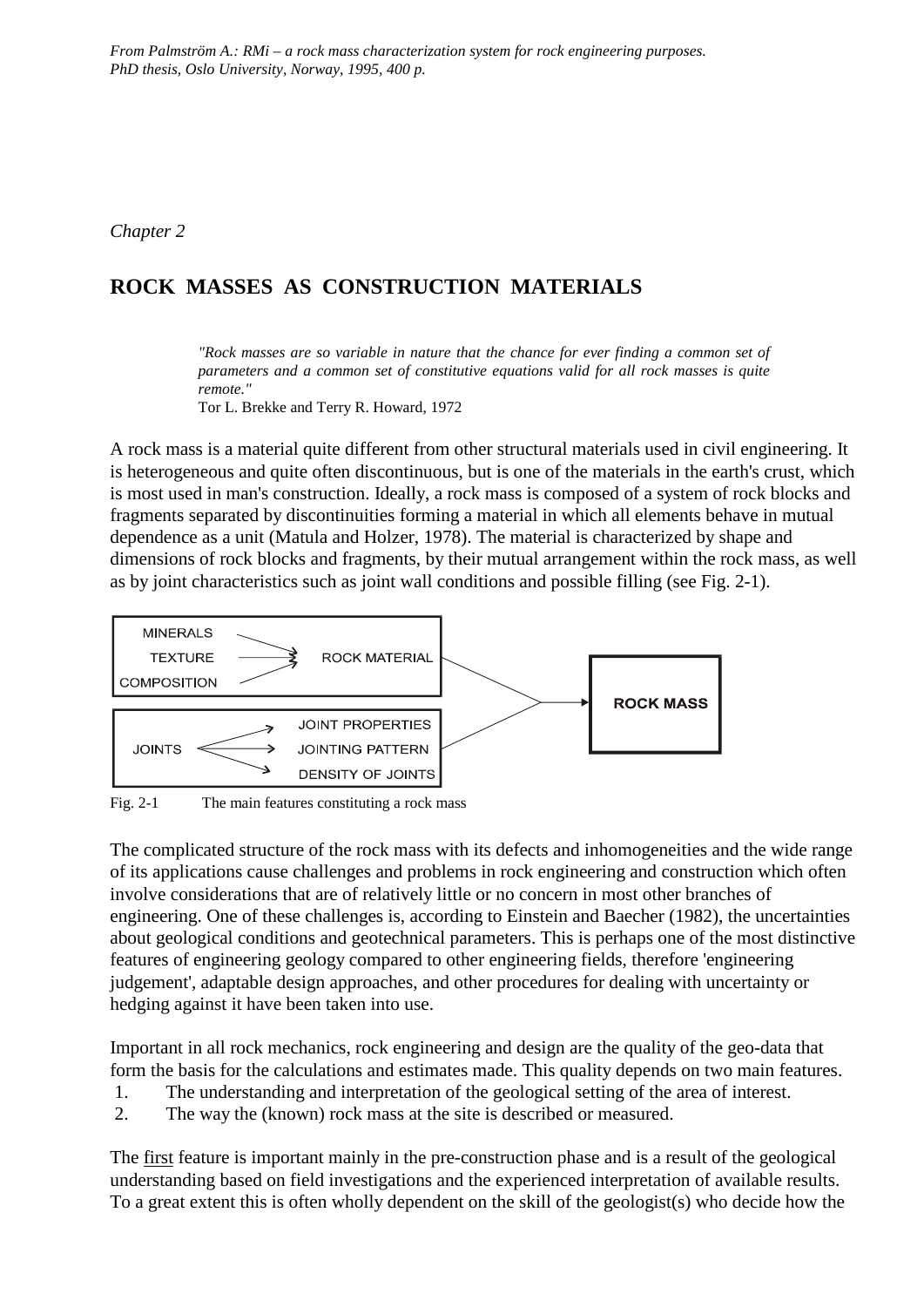investigations should be done and how the geo-data should be combined. Thus, this process can in many instances be said to be more an "art" than a science. The details concerning the geological part are not dealt with further here, but the influence of the geology is discussed in Chapter 3.

The second feature is mainly connected to the present work. Brown (1986) is of the opinion that *"inadequacies in site characterization of geo-data probably present the major impediment to the design, construction and operation of excavations in rock. Improvements in site characterization methodology and techniques, and in the interpretation of the data are of primary research requirements, not only for large rock caverns, but for all forms of rock engineering."*

| <b>BASIC ELEMENT</b>                      | <b>SIZE RANGE</b>               | <b>STRUCTURES</b>                            | <b>CONSIDERED AREA</b>                                                                                                                  |
|-------------------------------------------|---------------------------------|----------------------------------------------|-----------------------------------------------------------------------------------------------------------------------------------------|
| Crystal lattice                           | Angstrom size<br>$(10^{-7}$ mm) | Micro structures                             | Electron microscope                                                                                                                     |
| Mineral grain                             | $\mu$ m - cm                    | Grain structures in<br>rock                  | Microscope, hand piece, test sample of rock                                                                                             |
| Rock material                             | $cm - 10 m$                     | Massive rock                                 | Hand piece, stone ornaments, building<br>stone, test of rock samples.                                                                   |
| Jointed rock<br>(composed of 'bricks')    | $cm - 10 m$                     | Joint pattern, rock<br>mass                  | Foundations, small underground structures,<br>test samples of rock masses, test pits/adits<br>Slopes, tunnels, large underground struc- |
| Geological-tectonical<br>units            | $10 \text{ m}$ - $\text{km}$    | Rock mass<br>volumes between<br>large faults | tures, mines<br>(geological maps and sections)<br>Oil reservoirs.<br>(general geological maps and sections)                             |
| Geological-tectonical<br>large size units | Several km                      | Regional plates                              |                                                                                                                                         |

TABLE 2-1 BASIC ELEMENTS AND RELEVANT CONSIDERED AREAS (based on Natau, 1990)



Fig. 2-2 The scale factor of rock masses and the variation in strength of the material depending on the size of the 'sample' involved. (After Janelid, 1965)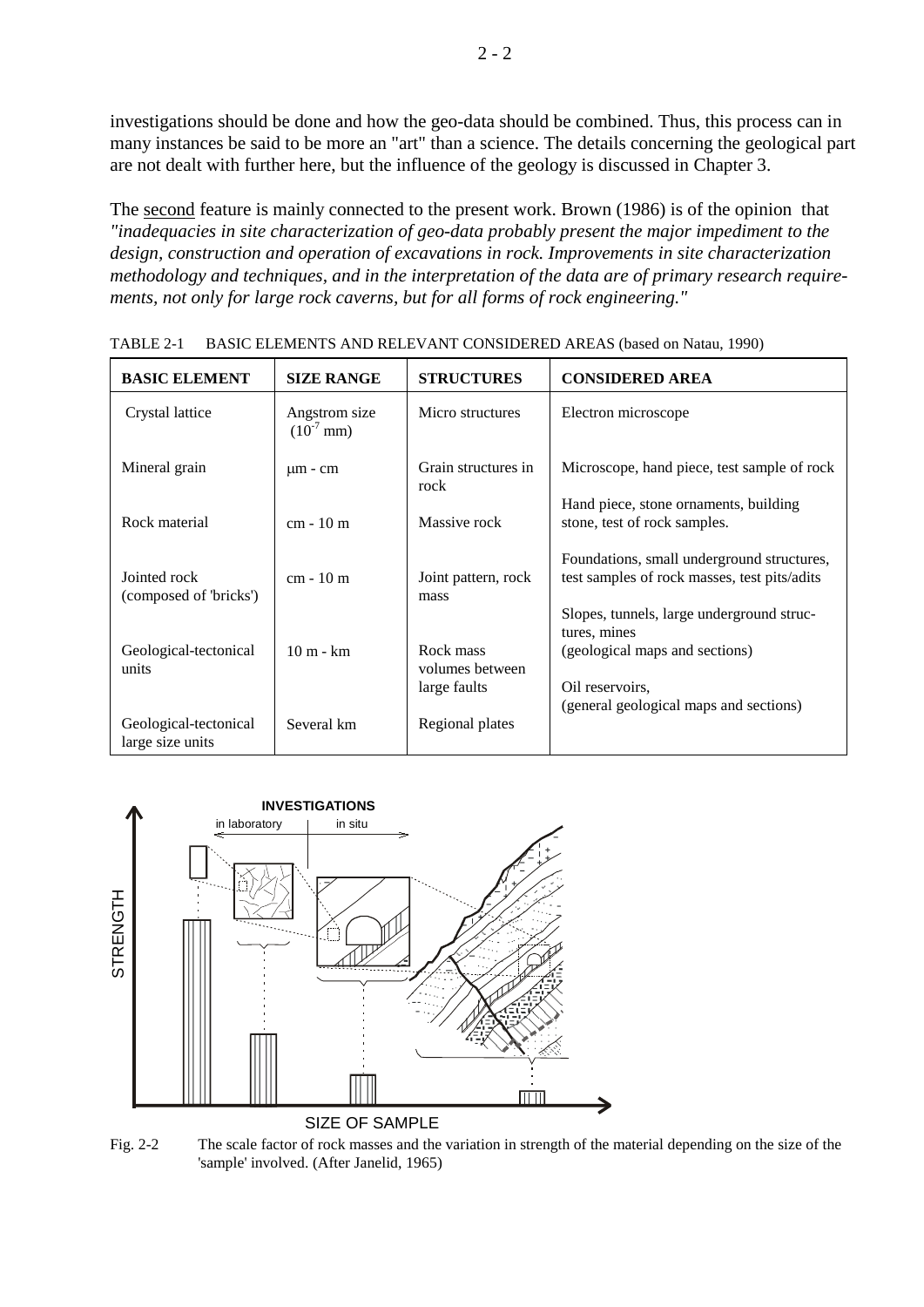Other special features in a rock mass and its utilization in contrast to other construction materials are:

- the *size* or volume of the material involved, see Fig. 2-2 and Table 2-1,
- the *structure* and composition of the material.
- the many *construction and utilization* purposes of it, see Table 2-2, and
- the difficulties in measuring the *quality of the material* (see also Appendix 4).

TABLE 2-2 MAIN TYPES OF WORKS CONNECTED TO ROCKS AND ROCK MASSES

| <b>TYPE</b>                                 | <b>ACTUAL PROCESS OR USE</b>                                                                                                                                                                   |  |  |  |  |  |
|---------------------------------------------|------------------------------------------------------------------------------------------------------------------------------------------------------------------------------------------------|--|--|--|--|--|
| Treatment of rocks                          | - drilling (small holes)<br>- boring (TBM boring, shaft reaming) <sup>*</sup><br>- blasting <sup>*</sup><br>- fragmentation <sup>*</sup><br>- crushing<br>- grinding<br>- cutting <sup>*</sup> |  |  |  |  |  |
| Application of rocks                        | - rock aggregate for concrete etc.<br>- rock fill<br>- building stone                                                                                                                          |  |  |  |  |  |
| Utilization of<br>rock masses               | - in underground excavations (tunnels, caverns, shafts) <sup>*</sup><br>- in surface cuts/slopes/portals <sup>*)</sup>                                                                         |  |  |  |  |  |
| <b>Construction works</b><br>in rock masses | - excavation works<br>- rock support <sup>*</sup><br>- water sealing                                                                                                                           |  |  |  |  |  |

\*) Areas where the system is of particular interest.

These factors imply that other methods of data acquisition are used, and that other procedures in the use of these data for construction purposes have been developed. Thus, the material properties of rock masses are not measured but estimated from descriptions and indirect tests. The stress is not applied by the engineering but is already present; the construction, however, leads to stress changes.

In the remainder of this chapter the main features of the rock mass and their effect on its behaviour related to rock construction are briefly outlined.

# **2.1 ROCKS AND THEIR MAIN FEATURES**

Geologists use a classification, which reflects the origin, formation and history of a rock rather than its potential mechanical performance. The rock names are defined and used not as a result of the strength properties, but according to the abundance, texture and types of the minerals involved, in addition to mode of formation, degree of metamorphism, etc. According to Franklin (1970) there are over 2000 names available for the igneous rocks that comprise about 25% of the earth's crust, in contrast to the greater abundance of mudrocks (35%) for which only a handful of terms exist; yet the mudrocks show a much wider variation in mechanical behaviour.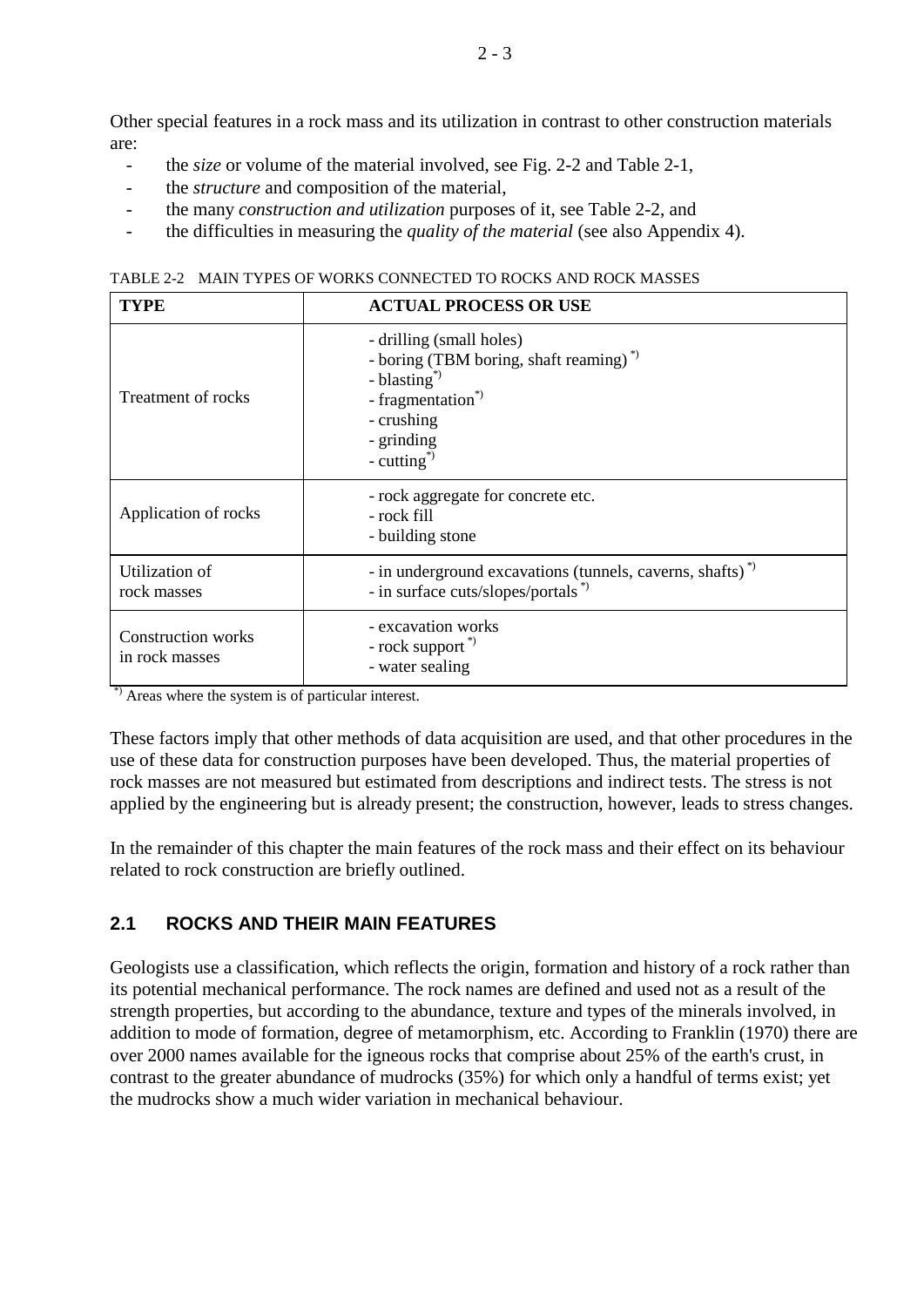### *2.1.1 Fresh rocks*

Each particular rock type is characterized by its minerals, texture fabric, bonding strength and macro and micro structure, see Fig. 2-3.

*Igneous rocks* tend to be massive rocks of generally high strength. Their minerals are of a dense interfingering nature resulting in only slight, if any, directional differences in mechanical properties of the rock. These rocks constitute few problems in rock construction when fresh.

*Sedimentary rocks* constitute the greatest variation in strength and behaviour. The minerals of these rocks are usually softer and their assemblage is generally weaker than the igneous rocks. In these rocks the minerals are not interlocking but are cemented together with inter-granular matrix material. Sedimentary rocks usually contain bedding and lamination or other sedimentation structures and, therefore, may exhibit significant anisotropy in physical properties depending upon the degree of their development. Of this group, argillaceous and arenaceous rocks are usually the most strongly anisotropic. Some of the rocks are not stable in the long term, as for example mudrocks, which are susceptible to slaking and swelling. This group of rocks therefore creates many problems and challenges in rock construction.

*Metamorphic rocks* show a great variety in structure and composition and properties. The metamorphism have often resulted in hard minerals and high intact rock strength; however, the preferred orientation of platy (sheet) minerals due to shearing movements results in considerable directional differences in mechanical properties. Particularly the micaceous and chloritic schists are generally the most outstanding with respect to anisotropy.

# *2.1.2 The influence from some minerals*

Certain *elastic and anisotropic minerals* like mica, chlorite, amphiboles, and pyroxenes may highly influence the mechanical properties of the rocks in which they occur (Selmer-Olsen, 1964). Parallel orientation of these minerals is often found in sedimentary and regional metamorphic rocks in which weakness planes may occur along layers of these flaky minerals. Where mica and chlorite occur in continuous layers their effect on rock behaviour is strongly increased. Thus, mica schists and often phyllites have strong anisotropic mechanical properties of great importance in rock construction. Also other sheet minerals like serpentine, talc, and graphite reduce the strength of rocks due to easy sliding along the cleavage surfaces, see Fig. 2-3.

Quartz is another important mineral in rock construction. This mineral is grade 7 in the Mohs scale of hardness. Sharp, obtuse-angled edges of the quartz grains have an unfavourable shape regarding drill bit and cutter wear in percussion drilling and TBM boring respectively, while the effect from rounded quartz grains is significantly less.

Change of moisture content in *swelling minerals* of the smectite (montmorillonite) group can cause significant problems related to high swelling pressures (Piteau, 1970). These minerals, occurring either as infilling or alteration products in seams or faults, have in addition to expansion, a low shear strength, which may contribute to rock falls and, in some cases, slides in underground openings and cuttings. Also some rocks may show swelling properties. These rocks can be montmorillonitic shales, altered or weathered basalts, in addition to other igneous, metamorphic rocks, or sedimentary rocks containing anhydrite.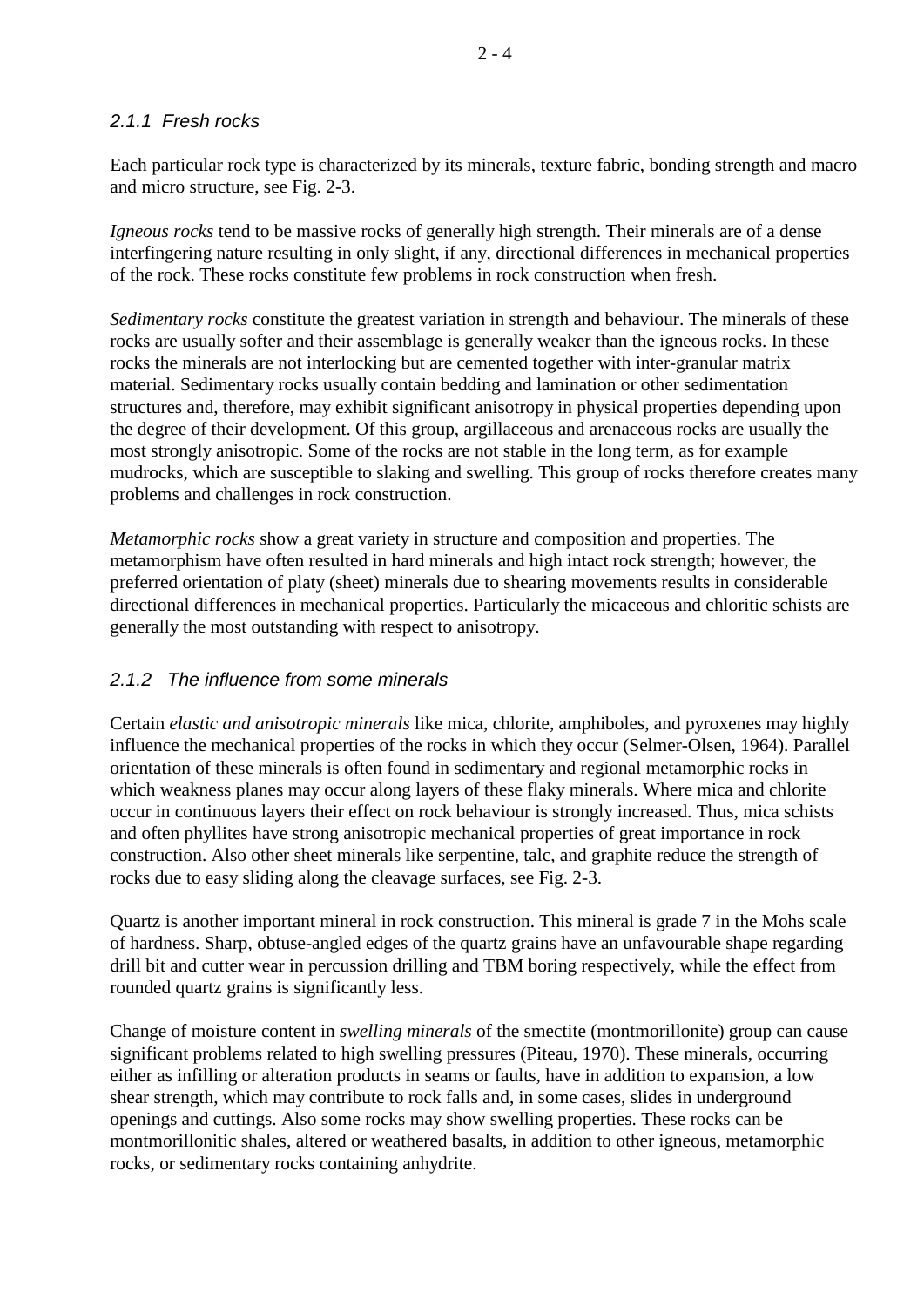Some rocks may slake (hydrate or "swell", oxidize), disintegrate or otherwise weather in response to the change in humidity and temperature consequent on excavation. As mentioned above, an abundant group of rocks, the mudrocks, are particularly susceptible to even moderate weathering (Olivier, 1976). Refer to Fig. 2-3.



Fig. 2-3 The main variables influencing rock properties and behaviour

#### *2.1.3 The effect of alteration and weathering*

The processes of alteration and weathering with deterioration of the rock material have reducing effect on the strength and deformation properties of rocks, and may completely change the mechanical properties and behaviour of rocks (refer to Fig. 2-3). For most rocks, except for the weaker types, these processes are likely to have great influence on engineering behaviour of rock masses. Hence, the description and characterization of rock masses should pay particular attention to such features.

Rocks are frequently *weathered* near the surface, and are sometimes *altered* by hydrothermal processes. Both processes generally first affect the walls of the discontinuities<sup>[1](#page-4-0)</sup>. The main results of rock weathering and alteration are:

- 1. Mechanical *disintegration* or breakdown, by which the rock loses its coherence, but has little effect upon the change in the composition of the rock material. The results of this process are:
	- The opening up of joints.
	- The formation of new joints by rock fracture, the opening up of grain boundaries.
	- The fracture or cleavage of individual mineral grains.

<span id="page-4-0"></span>

|                | If In this work, the following terms have been applied for the various types of discontinuities:                                                    |
|----------------|-----------------------------------------------------------------------------------------------------------------------------------------------------|
| Joints         | - Minor and medium sized discontinuities, including fissures, cracks, fractures,<br>breaks, etc.; also some minor seams are included in this group. |
| Seams          | - Filled discontinuities, including shears; they are also named 'singularities'.                                                                    |
| Weakness zones | - Including faults, crushed zones and zones of weak rocks surrounded by stronger<br>rocks.                                                          |

The characteristics of these features are further described in Appendices 1 and 2.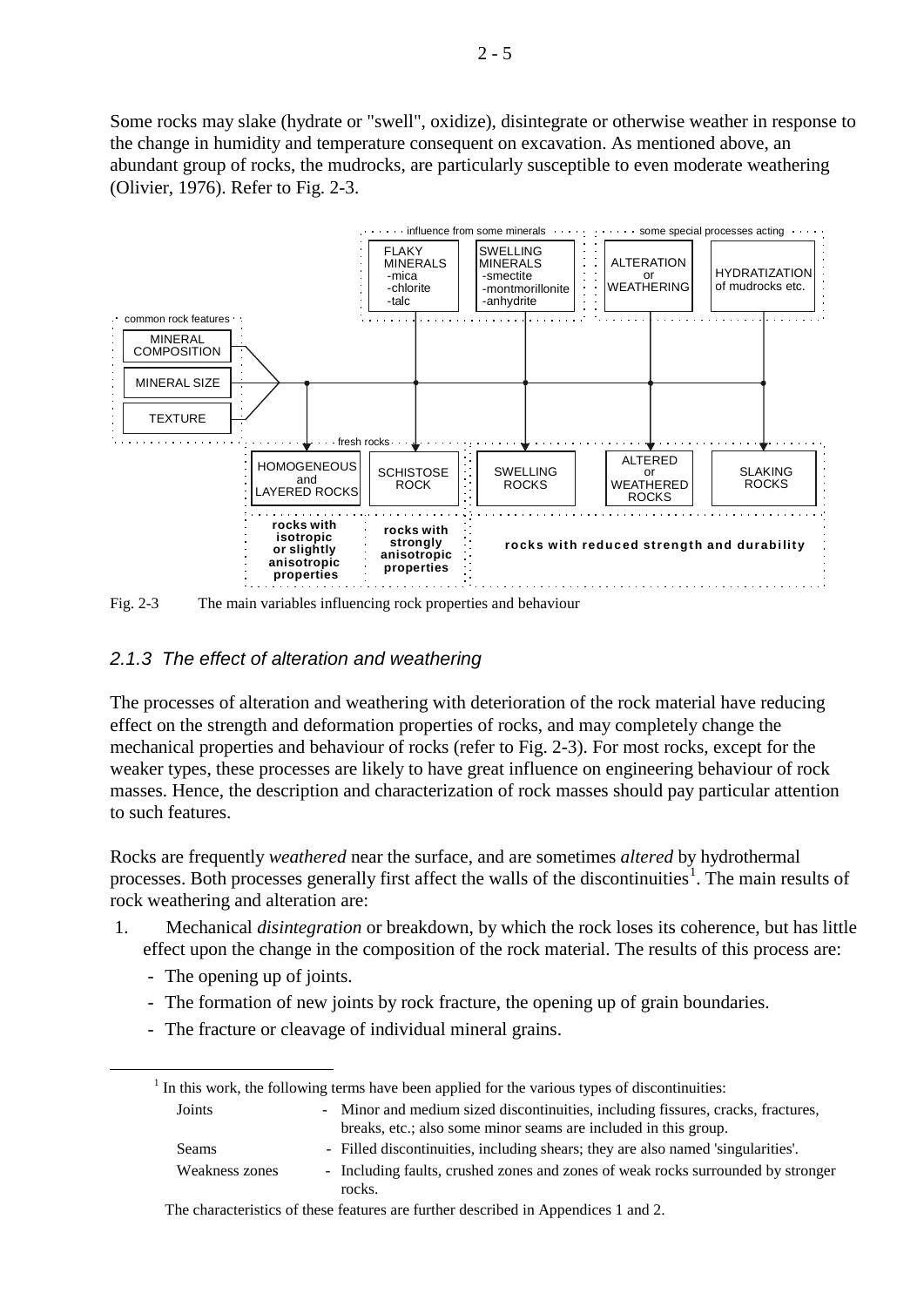- 2. Chemical *decomposition*, which involves rock decay accompanied by marked changes in chemical and mineralogical composition results in:
	- Discoloration of the rock.
	- Decomposition of complex silicate minerals (feldspar, amphibole, pyroxene, etc) eventually producing clay minerals; some minerals, notably quartz, resist this action and may 'survive' unchanged.
	- Leaching or solution of calcite, anhydrite and salt minerals.

The *disintegration* leads mainly to a greater number of joints in rock masses located in the upper zone of weathering, while *decomposition* influences the joint condition as well as the rock material.

# *2.1.4 Geological names and mechanical properties of rocks*

Rocks that differ in mineral composition, porosity, cementation, consolidation, texture and structural anisotropy can be expected to have different strength and deformation properties. Geological nomenclature of rocks emphasizes mainly solid constituents, whereas from the engineer's point of view, pores, defects and anisotropy are of greater mechanical significance (Franklin, 1970). For each type of rocks the mechanical properties vary within the same rock name. Petrological data can, however, make an important contribution towards the prediction of mechanical performance, provided that one looks beyond the rock names to the observations on which they are based. It is, therefore, important to retain the names for the different rock types, for these in themselves give relative indications of their inherent properties (Piteau, 1970).

# **2.2 DISCONTINUITIES IN ROCK**

Any structural or geological feature that changes or alters the homogeneity of a rock mass can be considered as a discontinuity. Discontinuities constitute a tremendous range, from structures which are sometimes thousands of meters in extent down to - per definition - mm size, see Fig. 2-4.



Fig. 2-4 The main types of discontinuities according to size. The size range (length) used for joints in this work is indicated.

The different types, such as faults, dykes, bedding planes, tension cracks, etc. have completely different engineering significance (Piteau, 1970). The roughness, nature of their contacts, degree and nature of weathering, type and amount of gouge and susceptibility to ground water flow will vary greatly from one type of discontinuity to another since their cause, age and history of development are fundamentally different. The effect on rock masses due to these localised discontinuities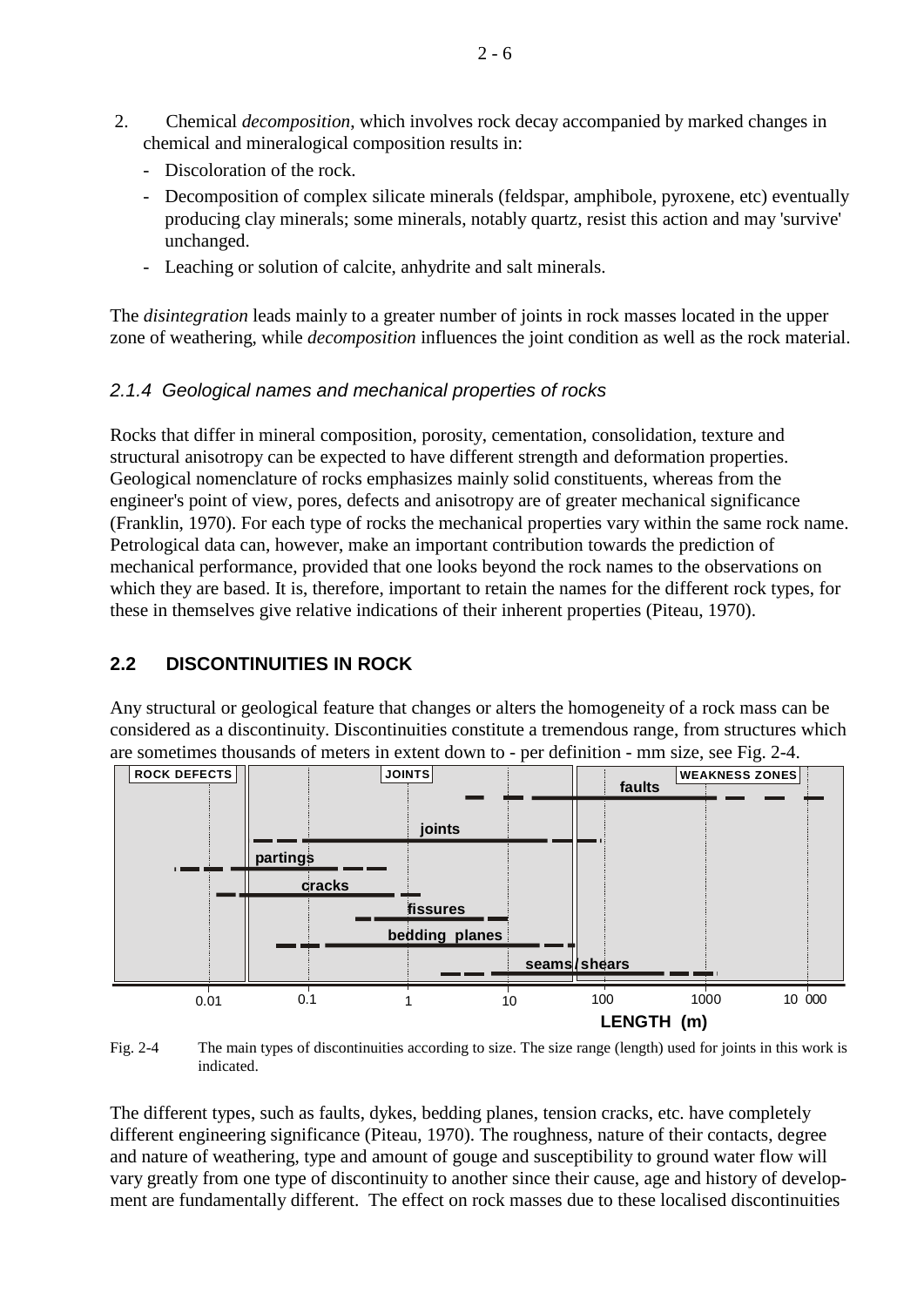varies considerably over any given region depending on structure, composition and type of discontinuity.

The great influence of discontinuities upon rock mass behaviour calls for special attention to these features when characterizing rock masses for practical applications. Joints and faults have numerous variations in the earth's crust, this is probably the main reason that it has been so difficult to carry out common observation and description methods (Terzaghi, 1946).

# *2.2.1 Faults*

Faults are breaks along which there has been displacement of the sides relative to one another parallel to the break. Minor faults range in thickness from decimetre to meter; major faults from several meters to, occasionally, hundreds of meters. It is important to realise that most fault zones are the result of numerous ruptures throughout geological time, and that they quite often are associated with other parallel discontinuities that decrease in frequency and size in the direction away from the central zone.

Faults and fault zones often form characteristic patterns in the earth's crust consisting of several independent sets or systems, see Fig. 2-5. The main directions, which mainly were determined by the state of stress, have often the same orientations as the joint sets within the same structural area.



Fig. 2-5 Pattern of weakness zones and faults in the earth's surface. (After Selmer-Olsen, 1988)

Hydrothermal activity and other processes may have caused alteration of minerals into clays, often with swelling properties. Many faults and weakness zones thus contain materials quite different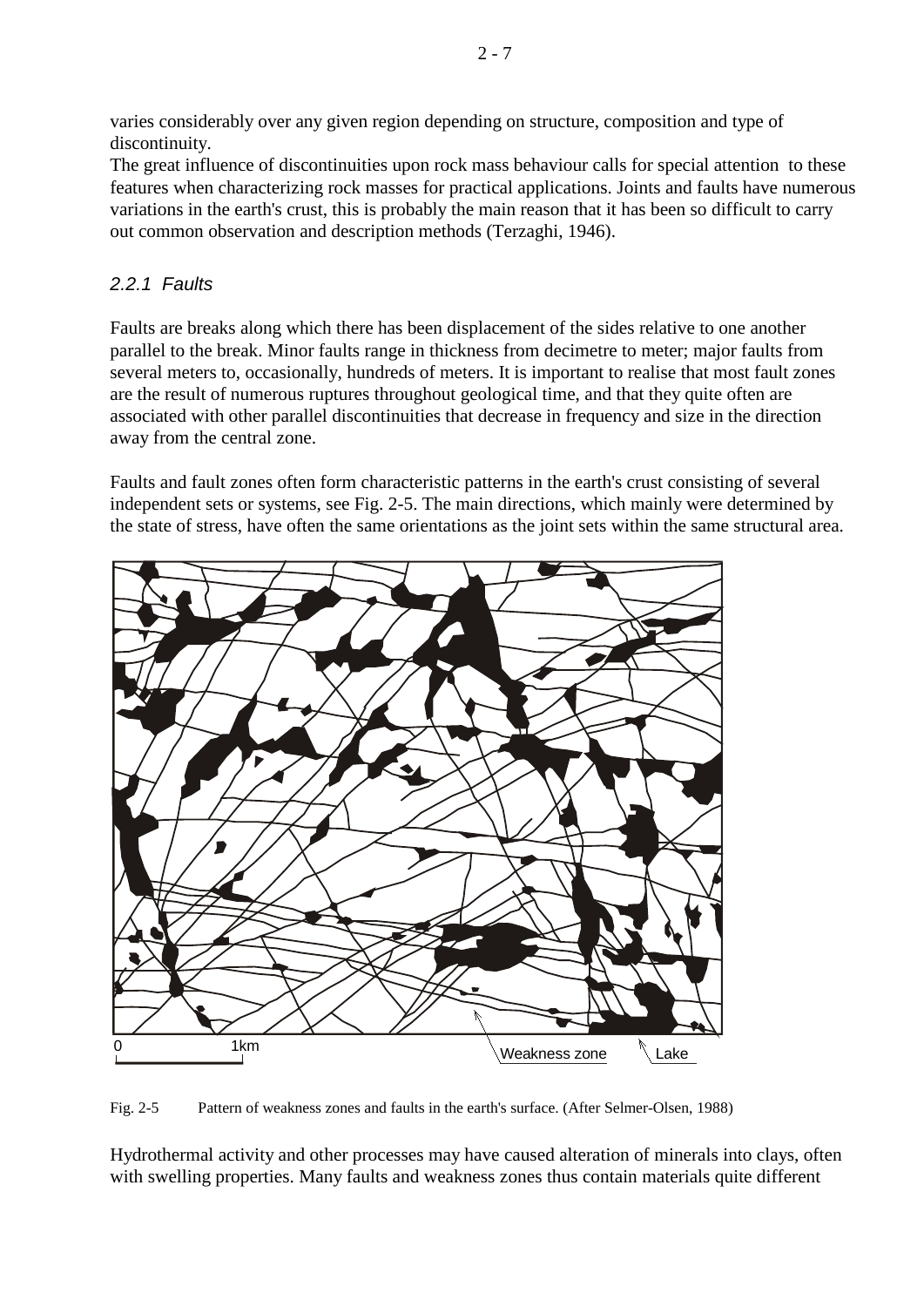from the 'host' rock. The problems related to weakness zones may, therefore, depend on several factors which may all interplay in the final behaviour.

Weakness zones and faults show numerous variations in their structures and compositions, see Fig. 2-6. In cases where the zones or faults are composed mainly of joints and seams they may be characterized by the same descriptions as for jointing. In other cases it may be necessary to characterize them by special descriptions and measurements or tests, as further described in Appendix 2. The fact that faults and weakness zones of significant size can have a major impact upon the stability as well as on the excavation process of an underground opening necessitates that special attention, follow-up and investigations often are necessary to predict and avoid such events.



Fig. 2-6 Sketches of some types of weakness zones. A - C are from ISRM (1978) and D - E from Selmer-Olsen (1950).

### *2.2.2 Joints and their main features*

Joints are the most commonly developed of all structures in the earth's crust, since they are found in all competent rocks exposed at the surface. Yet, despite the fact that they are so common and have been studied widely, they are perhaps the most difficult of all structures to analyse. The analytical difficulty is caused by the number of fundamental characteristics of these structures. There is, however, abundant field evidence that demonstrates that joints may develop at practically all ages in the history of rocks (Price, 1981).

A joint can be open or closed. Closed joints may be nearly invisible. Yet they constitute surfaces along which there is no resistance against separation. In quarries the spacing of joints determines the largest size of blocks of sound rock which can be obtained. Therefore, joints and joint systems have attracted the attention of builders ever since cut stones have been used.

A joint is composed of several characteristics. In addition to length and continuity of the joint the main are:

- roughness and strength of the joint wall surface,
- waviness or planarity of joint wall,
- alteration or coating of the joint wall, and
- possible filling. Refer to Fig. 2-7.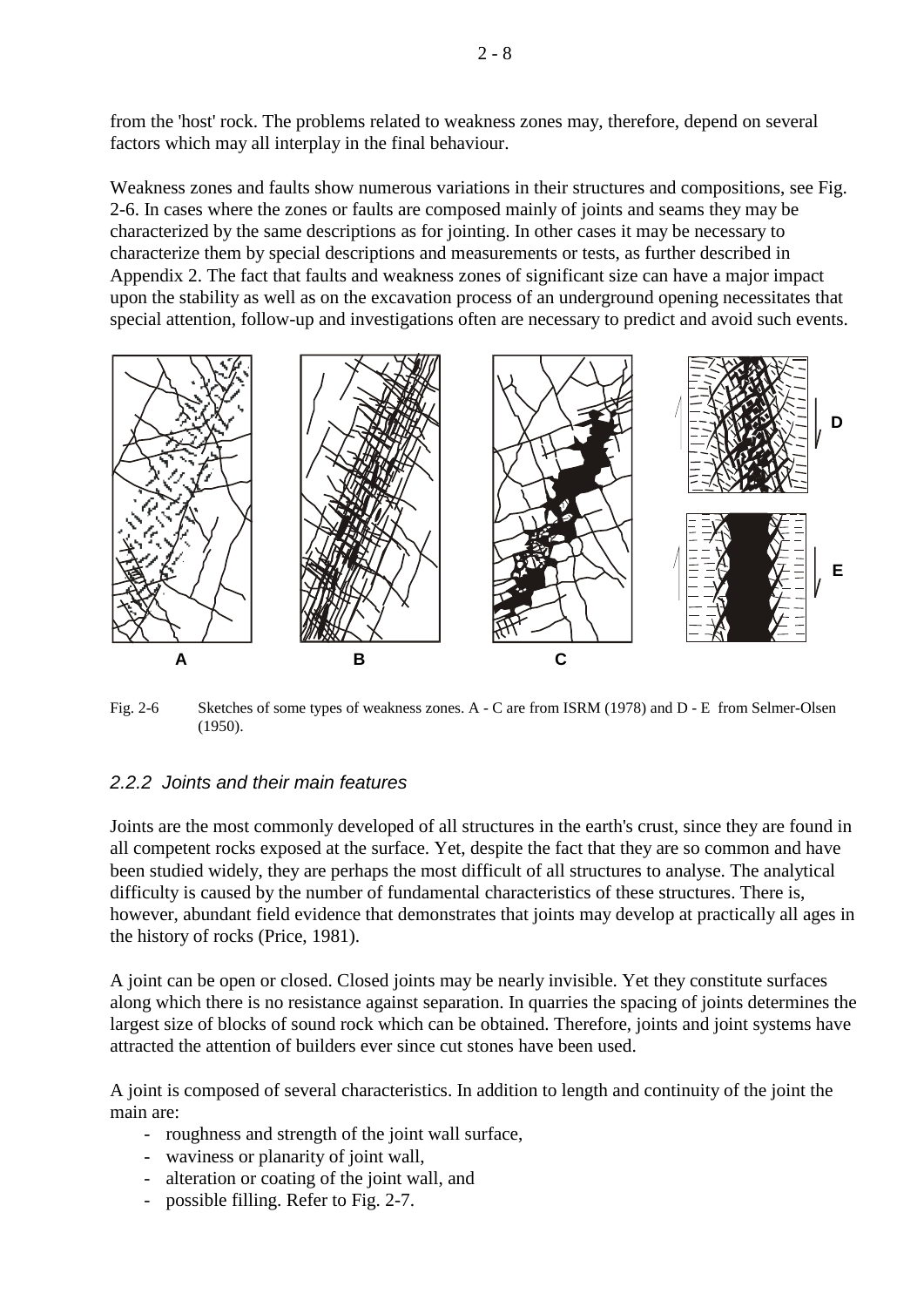All these parameters influence on the shear strength of the joint (Brekke and Howard, 1972; Price, 1981; Hoek and Brown, 1980; Barton et al., 1974; Barton and Choubey, 1977; Bieniawski, 1984; Turk and Dearman 1985; and several other authors). They also determine the amount of water that can flow through the joint.



Fig. 2-7 Sketch showing the main features of a joint.

The distance between the two matching joint walls controls the extent to which these can interlock. In the absence of interlocking, the properties of the filling of the joint determine the shear strength of the joint. As separation decreases, the asperities of the rock wall gradually become more interlocked, and the rock wall properties are the main contributor to the shear strength.

# *2.2.3 The main jointing characteristics*

By jointing is meant the pattern and frequency or density of joints. Field studies of several workers have shown that the joints preferentially are found in certain directions. One to three prominent sets and one or more minor sets may occur; in addition several individual or random joints are often present.

The joints delineate blocks. Their dimensions and shapes are determined by the joint spacings, by the number of joint sets and by random joints. ISRM (1978), Barton (1990) and several other authors state that the block size is as an extremely important parameter in rock mass behaviour. A number of scale effects in rock engineering can be explained by this feature including compressive strength, deformation modulus, shear strength, etc.

Different methods are used for measuring the jointing density. The most common are:

- Joint spacing, either in surfaces or in drill cores or scan lines.
- Density of joints, either in surfaces, or in bore holes or scan lines.
- Block size, in surfaces, and
- Rock quality designation (RQD), in drill cores.

They are further outlined in Appendix 3, where also correlation equations between them have been developed.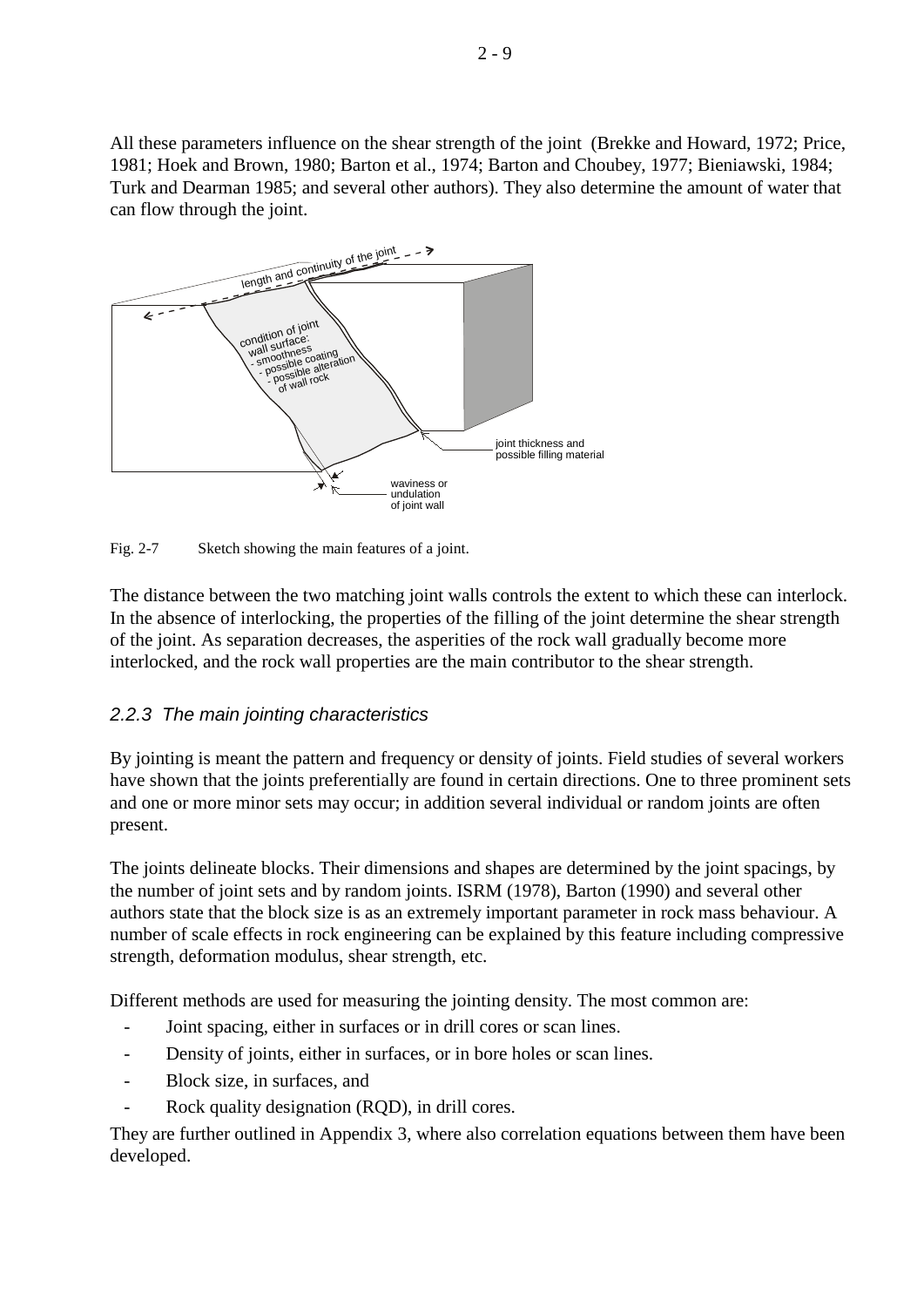# *2.2.4 The rock mass*

Discontinuities ranging in lengths from less than a decimetre to several kilometres divide the bedrocks into units, volumes or blocks of different scales (Fig. 2-8):

- 1. The regional pattern or first order fault blocks are bounded by the larger weakness zones or faults (see Fig. 2-5).
- 2. The second order blocks formed by singularities, i.e. small weakness zones or seams.
- 3. The third order blocks formed by normal joints.
- 4. The small joints in the appearance of bedding or schistosity partings form the smallest pattern or fragments, which are of interest for engineering purposes.
- 5. The microcracks are responsible for making up small fragments or grains in the rock. These discontinuities are, however, mostly considered a rock property and are therefore generally included in the strength characterization of the rock material.

Based on this it has been found useful for engineering geological and design purposes to divide the ground into:

- "The detailed jointing" formed mainly by the third and fourth order blocks or units, and
- "The coarse pattern of weakness zones" formed by the first order blocks or units by faults and weakness zones.



Fig. 2-8 Simplified model of various dimensions units or blocks formed by discontinuities of different size (after Pusch and Morfeldt, 1993).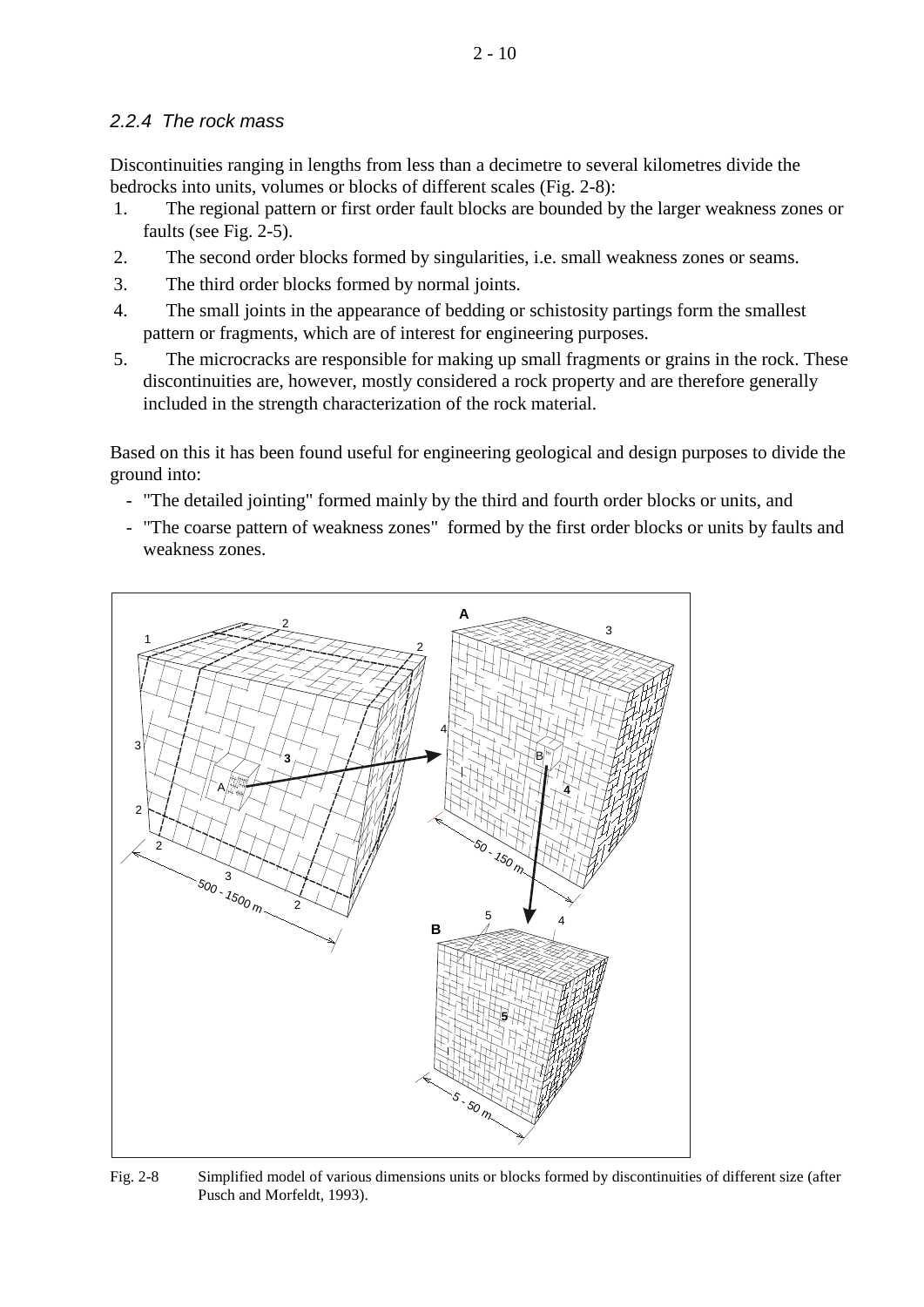This corresponds with the division suggested by Selmer-Olsen (1964). The rock blocks in the detailed jointing pattern including the rock fragments or pieces caused by the small joints/fissures is a main feature in the rock mass characterization developed herein.

### **2.3 ROCK MASS CHARACTERIZATION FOR DESIGN AND CONSTRUCTION PURPOSES**

An important issue in rock mass description and characterization is to select parameters of greatest significance for the actual type of design or construction. There is no single parameter or index, which can fully designate the properties of jointed rock mass. Various parameters have different significance and only if combined can they describe a rock mass satisfactorily (Bieniawski, 1984). Testing of rock masses in situ has brought out very clearly the enormous variations that exist in the mechanical behaviour of a rock mass from place to place. According to Lama and Vutukuri (1978) the engineering properties of a rock mass depend far more on the system of geological discontinuities within the rock mass than of the strength of the rock itself. Further, the strength of a rock mass is often governed by the interlocking bonds of the unit "elements" forming the rock mass.

Terzaghi (1946) also concludes that, from an engineering point of view, a knowledge of the type and frequency of the rock discontinuities may be much more important than of the types of rock which will be encountered. Similarly, Piteau (1970) has stressed the importance of distinguishing between the behaviour of the rock and the rock mass, especially for hard rocks. Thus, characterizing a discontinuity system in a way that describes the variability of its geometric parameters constitutes an essential step in dealing with stability problems in discontinuous rock masses (Tsoutrelis et al., 1990).

This does not mean that the properties of the intact rock material should be disregarded in the characterization. After all, if discontinuities are widely spaced, or if the intact rock is weak, the properties of the intact rock may strongly influence the gross behaviour of the rock mass. The rock material is also important if the joints are discontinuous. In addition, the rock description will inform the reader about the geology and the type of material at the site. Although rock properties in many cases are overruled by discontinuities, it should be brought to mind that the properties of the rocks highly determine the formation and development of discontinuities.

Therefore, an adequate and reliable estimation of the nature of the rock is often a primary requirement. For some engineering or rock mechanics purposes the mechanical characterization of rock material alone can be used, namely for drillability, crushability, aggregates for concrete, asphalt etc. Also, in assessment for the use of fullface boring machines (TBM), rock properties like compressive strength, hardness, anisotropy are among the more important parameters.

Kirkaldie (1988) mentions a total of 28 parameters present in rock masses which may influence the strength, deformability, permeability or stability behaviour of rock masses: 10 rock material properties, 10 properties of discontinuities and 8 hydrogeological properties. Because it is often difficult or impossible in a general characterization to include the many variables in such a complex natural material, it is necessary to develop suitable systems or models in which the complicated reality of the rock mass can be simplified by selecting only a certain number of representative parameters. For this purpose several classification and design systems have been developed, of which some are shown in Table 2-3 for information. Further, Table 2-4 indicates the main rock mass and ground features and which of these that have been applied and combined in the various systems.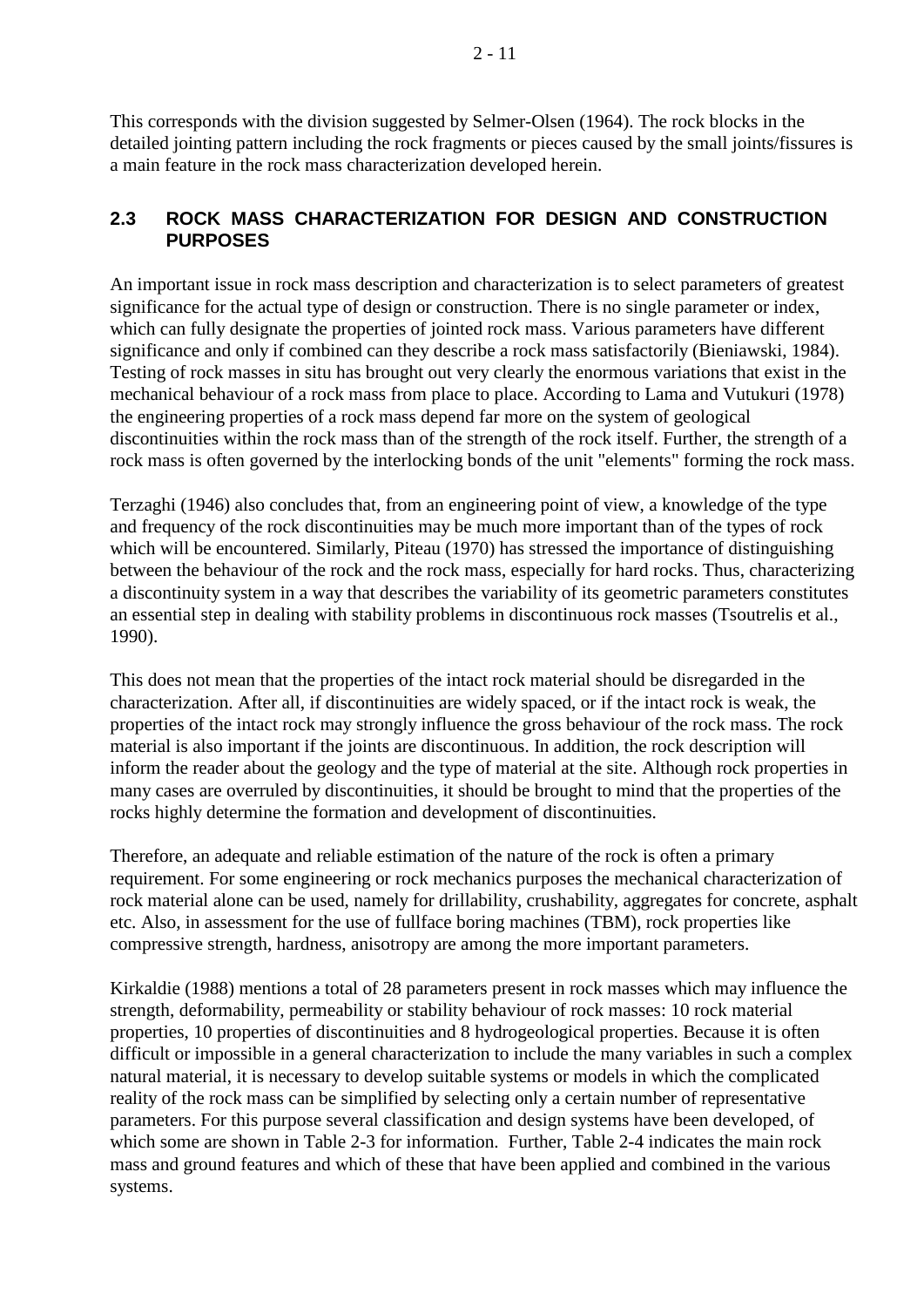From Table 2-4 it is seen that the following parameters are most frequently applied in design and classification systems:

- the rock material (rock type, geological name, weathering and alteration, strength);
- the degree of jointing (joint spacing, block size, RQD); and
- in situ stresses.

Also such features as:

- orientation of main discontinuities or joint set;
- joint conditions;
- block shape or jointing pattern;
- faults and weakness zones; and
- excavation features (dimension, orientation, etc.)

have been considered as important parameters in rock masses.

| <b>Name of classification</b>                   | Form and Type <sup>*</sup> )                              | <b>Main applications</b>                  | Reference                                                          |  |  |  |
|-------------------------------------------------|-----------------------------------------------------------|-------------------------------------------|--------------------------------------------------------------------|--|--|--|
| The Terzaghi rock load<br>classification system | Descriptive and<br>behaviouristic form<br>Functional type | For design of steel support in<br>tunnels | Terzaghi, 1946                                                     |  |  |  |
| Lauffer's stand-up time<br>classification       | Descriptive form<br>General type                          | For input in tunnelling design            | Lauffer, 1958                                                      |  |  |  |
| The new Austrian                                | Descriptive and                                           | For excavation and design in              | Rabcewicz, Müller                                                  |  |  |  |
| tunnelling method                               | behaviouristic form                                       | incompetent (overstressed)                | and Pacher,                                                        |  |  |  |
| (NATM)                                          | Tunnelling concept                                        | ground                                    | $1958 - 64$                                                        |  |  |  |
| Rock classification for                         | Descriptive form                                          | For input in rock mechanics               | Patching and Coates,                                               |  |  |  |
| rock mechanical purposes                        | General type                                              |                                           | 1968                                                               |  |  |  |
| The unified classification                      | Descriptive form                                          | Based on particles and blocks for         | Deere et al., 1969                                                 |  |  |  |
| of soils and rocks                              | General type                                              | communication                             |                                                                    |  |  |  |
| The rock quality                                | Numerical form                                            | Based on core logging; used in            | Deere et al., 1967                                                 |  |  |  |
| designation $(R\ddot{Q}D)$                      | General type                                              | other classification systems              |                                                                    |  |  |  |
| The size-strength                               | Numerical form                                            | Based on rock strength and block          | Franklin, 1975                                                     |  |  |  |
| classification                                  | Functional type                                           | diameter; used mainly in mining           |                                                                    |  |  |  |
| The rock structure rating                       | Numerical form                                            | For design of (steel) support in          | Wickham et al., 1972                                               |  |  |  |
| (RSR) classification                            | Functional type                                           | tunnels                                   |                                                                    |  |  |  |
| The rock mass rating                            | Numerical form                                            | For use in tunnel, mine and               | Bieniawski, 1973                                                   |  |  |  |
| (RMR) classification                            | Functional type                                           | foundation design                         |                                                                    |  |  |  |
| The NGI Q classification                        | Numerical form                                            | For design of support in                  | Barton et al., 1974                                                |  |  |  |
| system                                          | Functional type                                           | underground excavations                   |                                                                    |  |  |  |
| The typological                                 | Descriptive form                                          | For use in communication                  | Matula and Holzer,                                                 |  |  |  |
| classification                                  | General type                                              |                                           | 1978                                                               |  |  |  |
| The unified rock<br>classification system       | Descriptive form<br>General type                          | For use in communication                  | Williamson, 1980                                                   |  |  |  |
| Basic geotechnical<br>classification (BGD)      | Descriptive form<br>General type                          | For general use                           | <b>International Society</b><br>for Rock Mechanics<br>(ISBN), 1981 |  |  |  |

#### TABLE 2-3 SOME OF THE MAIN DESIGN AND CLASSIFICATION SYSTEMS IN USE

#### \*) **Definition of the following expressions:**

| Descriptive form:    | the input to the system is mainly based on descriptions                           |
|----------------------|-----------------------------------------------------------------------------------|
| Numerical form:      | the input parameters are given numerical ratings according to their character     |
| Behaviouristic form: | the input is based on the behaviour of the rock mass in a tunnel                  |
| General type:        | the system is worked out to serve as a general characterization                   |
| Functional type:     | the system is structured for a special application (for example for rock support) |